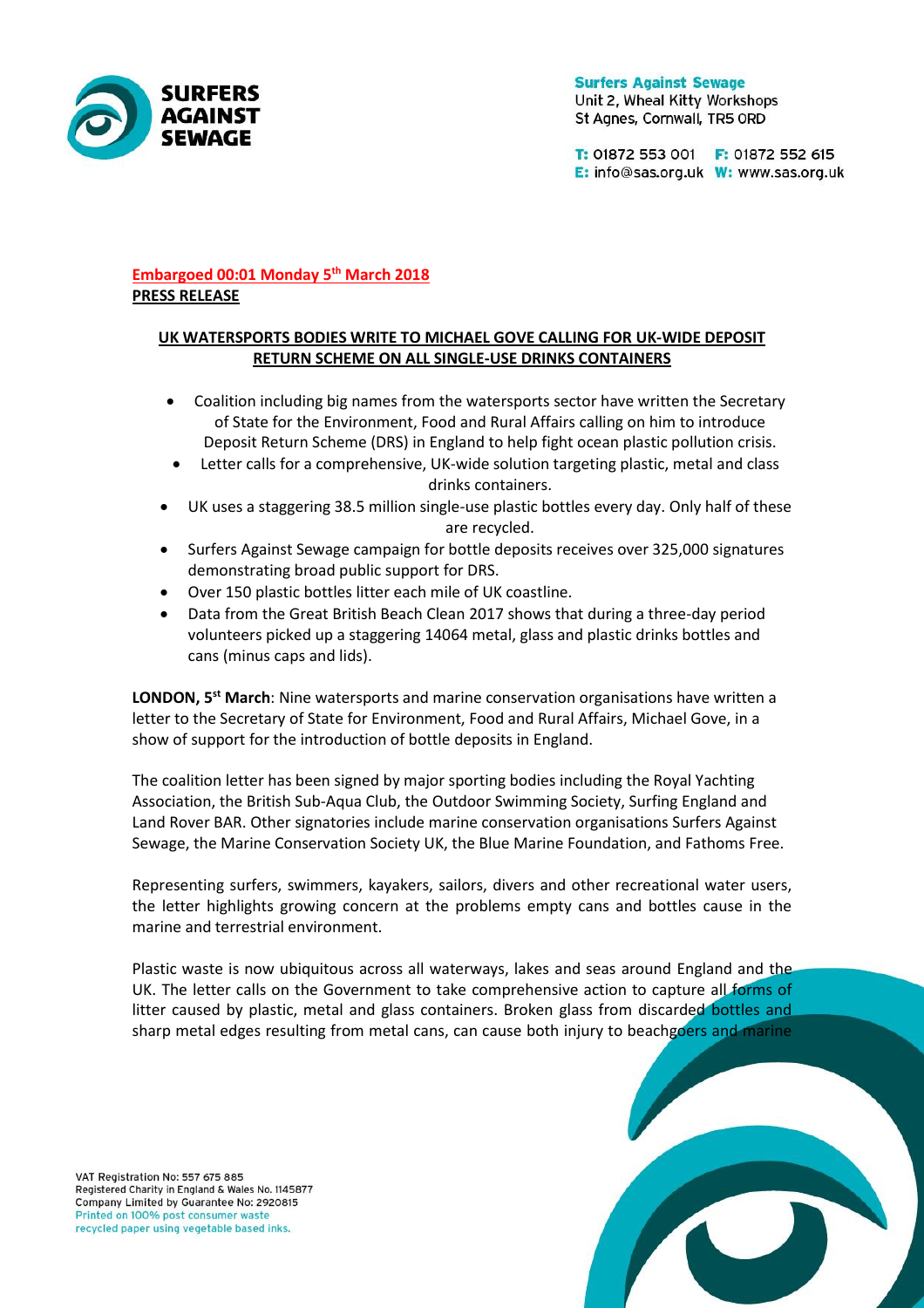

**Surfers Against Sewage** Unit 2, Wheal Kitty Workshops St Agnes, Cornwall, TR5 ORD

T: 01872 553 001 F: 01872 552 615 E: info@sas.org.uk W: www.sas.org.uk

wildlife. The letter recommends that the Government to create the best possible system covering all plastic, glass and metal single-use drinks containers.

Crucially, the letter calls for a consistent UK-wide approach to the introduction of deposit return schemes and urges the Government to work with counterparts in Scotland, Wales and Northern Ireland to deliver the most effective system for public and business users.

In 2017 the Scottish Parliament backed the introduction of a deposit return scheme. In December the Environmental Audit Committee (EAC) published its report '[Plastic bottles:](https://publications.parliament.uk/pa/cm201719/cmselect/cmenvaud/339/339.pdf)  [Turning Back the Plastic Tide](https://publications.parliament.uk/pa/cm201719/cmselect/cmenvaud/339/339.pdf)' recommending that the '*Government introduces a legislated Deposit Return Scheme for all PET plastic drinks bottles*'. Last week the Government indicated that its decision on DRS could be delayed.

The [EAC responded](http://www.parliament.uk/business/committees/committees-a-z/commons-select/environmental-audit-committee/news-parliament-2017/plastic-cups-government-response-17-19/) by accusing the government of '*dragging its feet*' and having '*not adequately acted upon, or responded to, the Committee's recommendations on deposit return schemes and producer responsibility obligations*.'

**Hugo Tagholm, CEO Surfers Against Sewage, said** "*The time for action is now and we urge the government not to kick the proverbial plastic bottle into the long grass, but implement new policies and legislation that the country is crying out for to finally go plastic free*."

A staggering 38.5 million single-use plastic bottles are used every day in the UK. Only half of these are recycled, with many ending up on beaches and in our oceans.

**Rob Thompson, founder of marine litter charity Fathoms Free, said** "*Fathoms Free have observed a dramatic reduction in plastic bags littering the marine environment since the introduction of the 5p carrier bag charge, having previously been one of the most commonly found items whilst diving. Plastic bottles are also amongst our most regularly collected items (being made of a polymer type that sinks). We are confident that a deposit return scheme will be a simple and highly effective solution to reducing this type of marine litter*."

### **ENDS**

#### **For further information and interviews, please contact:**

Hugo Tagholm, CEO SAS, 07980 727 294 / [hugo@sas.org.uk](mailto:hugo@sas.org.uk) / 01872 553 001